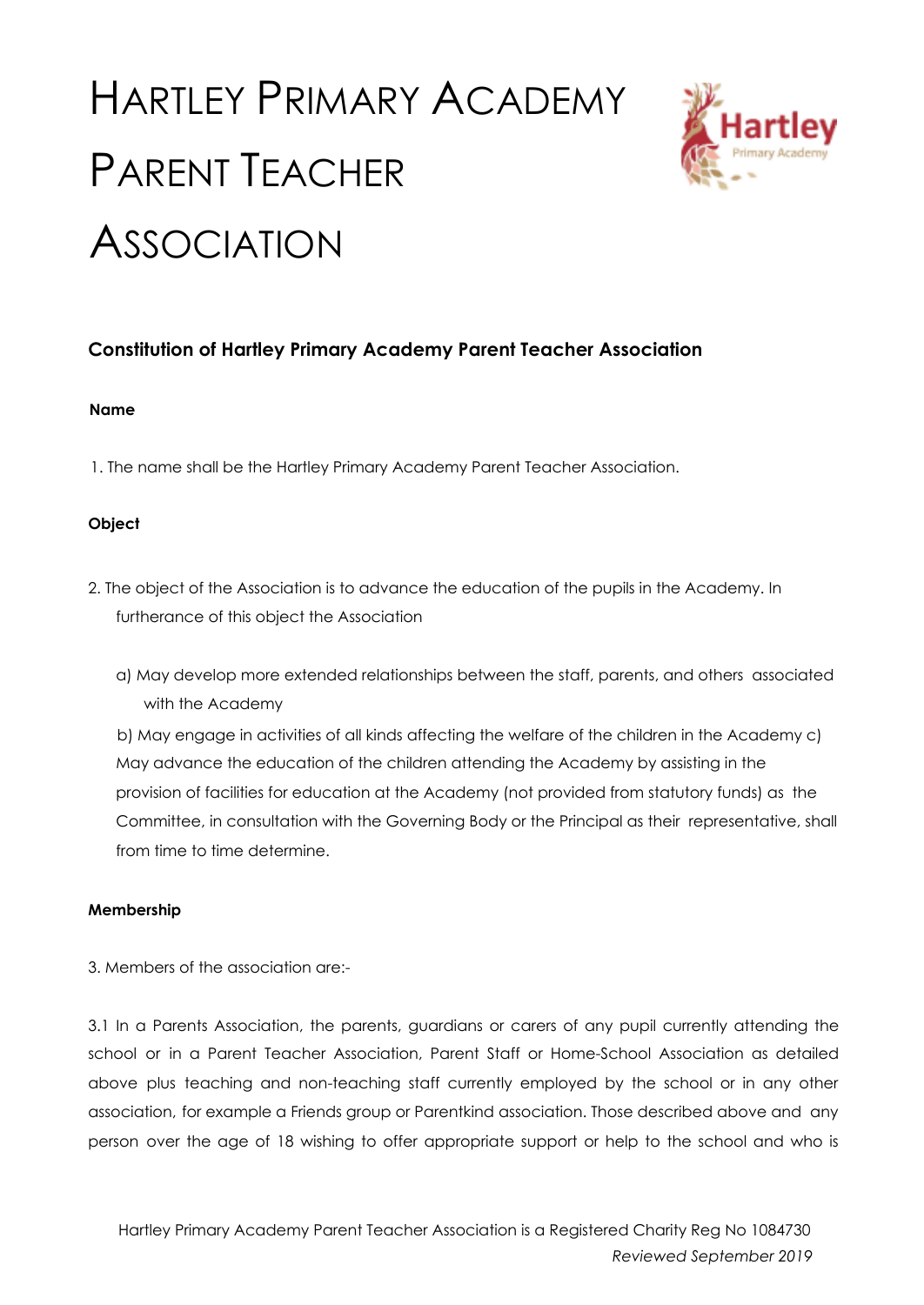accepted by the committee as a member.

- 3.2 Membership is terminated if:
	- 3.2.1 the member dies
	- 3.2.2 the member resigns by written notice to the association

3.2.3 the committee members/trustees may for good reason, regardless of whether or not this is at the request of the governing body or the principal, exclude any person from membership or from attending an event whose presence or support of the school is deemed a danger to the school or its pupils or staff or might bring the association into disrepute. Removal is not effective until the member concerned has been notified in writing of the proposal and his/her right to respond within 14 clear days, and the matter has been considered in light of any representations made.

#### **Committee**

4. Management of the Association shall be vested in a committee that shall consist of a minimum of ten members, from whom shall be chosen Chair, Honorary Secretary, Honorary Treasurer and any other officers required. All members of staff are eligible to serve on the Committee.

#### **Annual General Meeting**

- 5. The committee members shall be elected each year at an Annual General Meeting to be held during the Autumn Term.
	- 6. The Annual General Meeting of the Association shall be convened by the Honorary Secretary who shall give members written notice of date, time, and place together with the agenda.

The purpose of the meeting shall be to receive the reports of the Chairman and Honorary Treasurer, to elect members of the Committee, and to elect the Honorary Auditors.

7. Nominations shall be proposed and seconded by members and should have the consent of the nominee. Nominations may be made at any time prior to the commencement of the Annual General Meeting.

#### **Finance**

8. The Honorary Treasurer shall: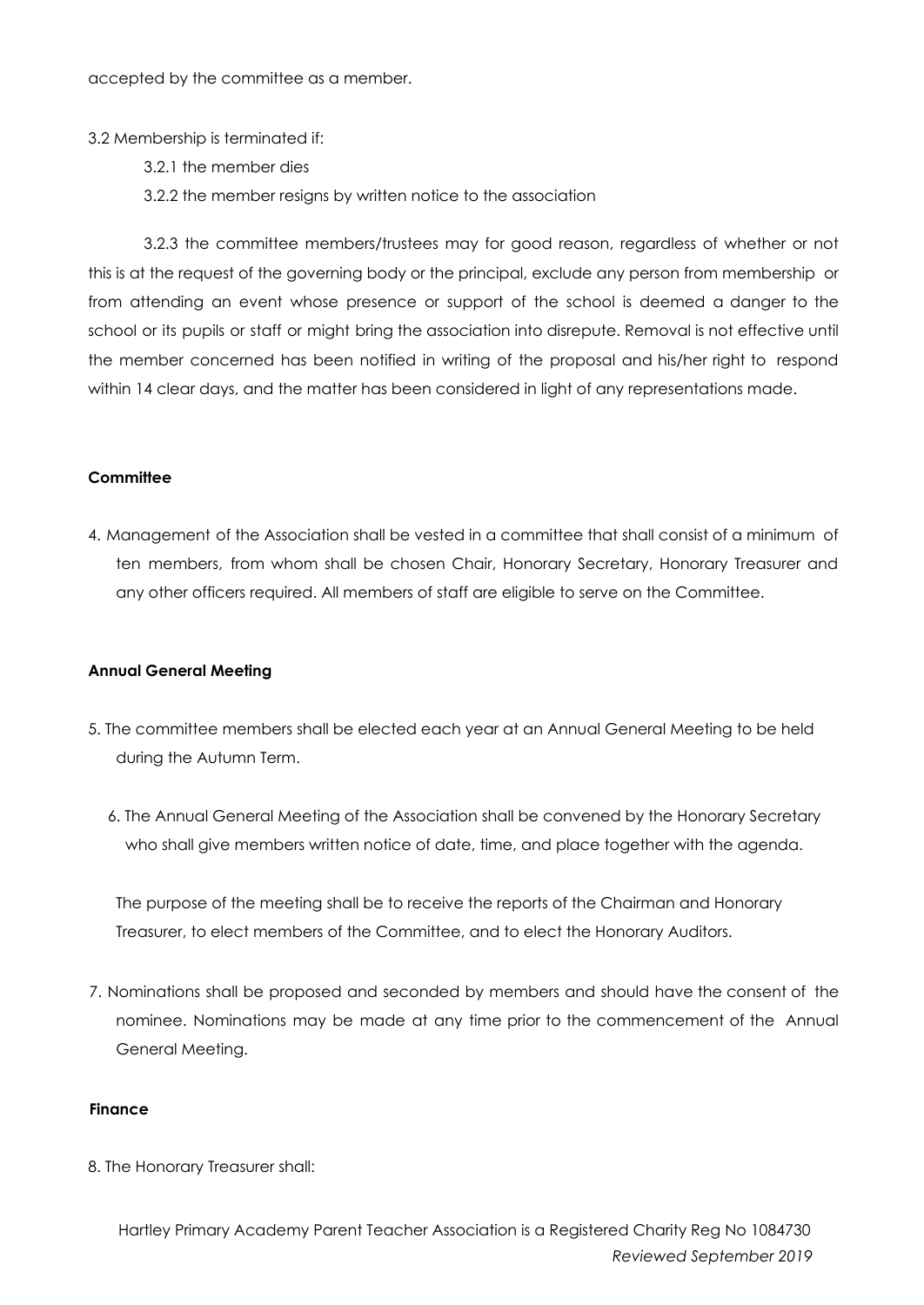- a) Keep an account of all income and expenditure and shall submit to the Annual General Meeting a statement of accounts for the calendar year up to and including 31st August, which are subsequently audited and shared with the new committee at the first meeting of the new academic year
- b) Ensure that the funds of the Association be lodged at a Bank or Building Society or in any other method of investment. All cheques drawn on these accounts shall be signed by any two of the three officers nominated.

#### **Extraordinary General Meetings**

If an urgent or important matter (such as the amendment of the constitution) which must be decided as a general meeting cannot conveniently be dealt with at an AGM, then an additional meeting needs to take place. This meeting is called an extraordinary general meeting.

## **General Meetings**

#### 9. Committee Meetings:

- a) Meetings of the Committee will be held regularly throughout the Academy year, at least once a term. Such meetings will be convened by the Honorary Secretary and will be normally held at the Academy.
- b) Every question at a meeting of the Committee shall be decided by a majority vote. All Committee members, including the Chair, shall have one vote. In the event of an equality of votes the Chair shall have a second or casting vote. Observers at the meetings who may from time to time be invited shall not be entitled to vote. However the Principal or his/her representative and one other member of staff shall be entitled to vote.
- c) Eight voting members present shall constitute a quorum. In the event of the absence of the Chair and Vice-Chair, the meeting shall elect a Chair.
- d) The interpretation of the Constitution of the Association shall be vested in the Committee, who shall decide all questions relating to the Association, save for those involving an amendment to the Constitution.
- e) The treasurer will give a current report based on the finances available in the bank for spending.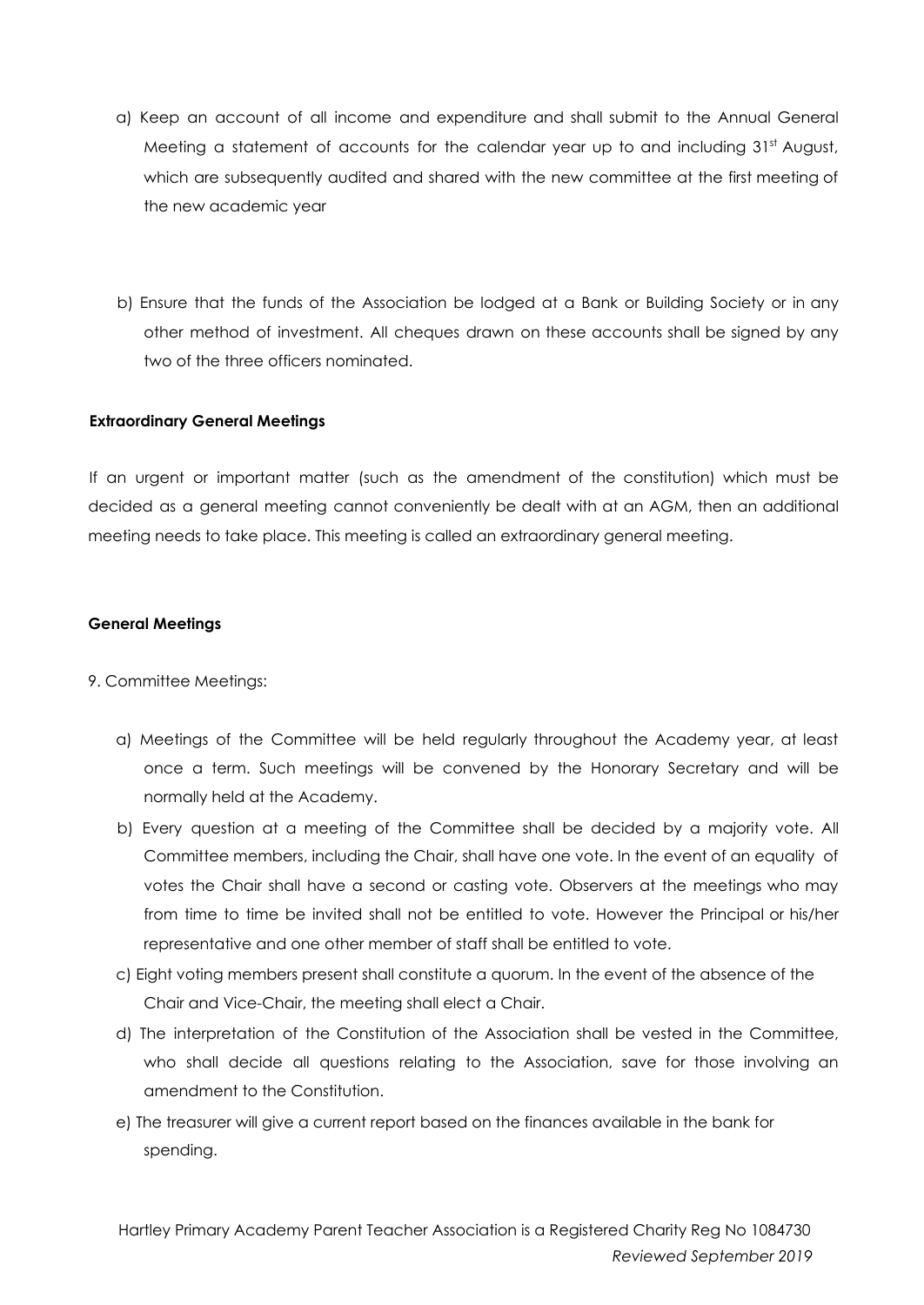## **Auditors**

10. Appointment of Auditors:

An Auditor shall be identified at the Annual General Meeting to serve for the following year. This shall be an independent person and shall not be a member of the Association.

#### **Special General Meetings**

- 11. Special General Meetings may be called at the written request of a minimum of ten members.
- 12. Fourteen days notice shall be given of any Special General Meeting to all members of the Association.

## **Voting**

Funding decisions should be made following a vote at a general meeting. At times, voting on funding activities or resources that are under £1000 can be put forward through a written conference, for example email or letter. Voting on funding activities or resources over £1000 must be held at the general meetings or an emergency meeting can be held to discuss and agree funding. For any vote to be quorate, at least 8 committee members must participate in the vote, with the majority decision to be upheld. If a decision cannot be agreed, the committee chair will hold the final decision.

#### **Constitution**

- 13. Constitution:
	- a) This Constitution may only be amended at the Annual General Meeting or a Special General Meeting called for this purpose.

b) Any proposed addition or alteration shall be submitted in writing to the Honorary Secretary. c) Details of any proposed changes to the Constitution shall be circulated to members at least one